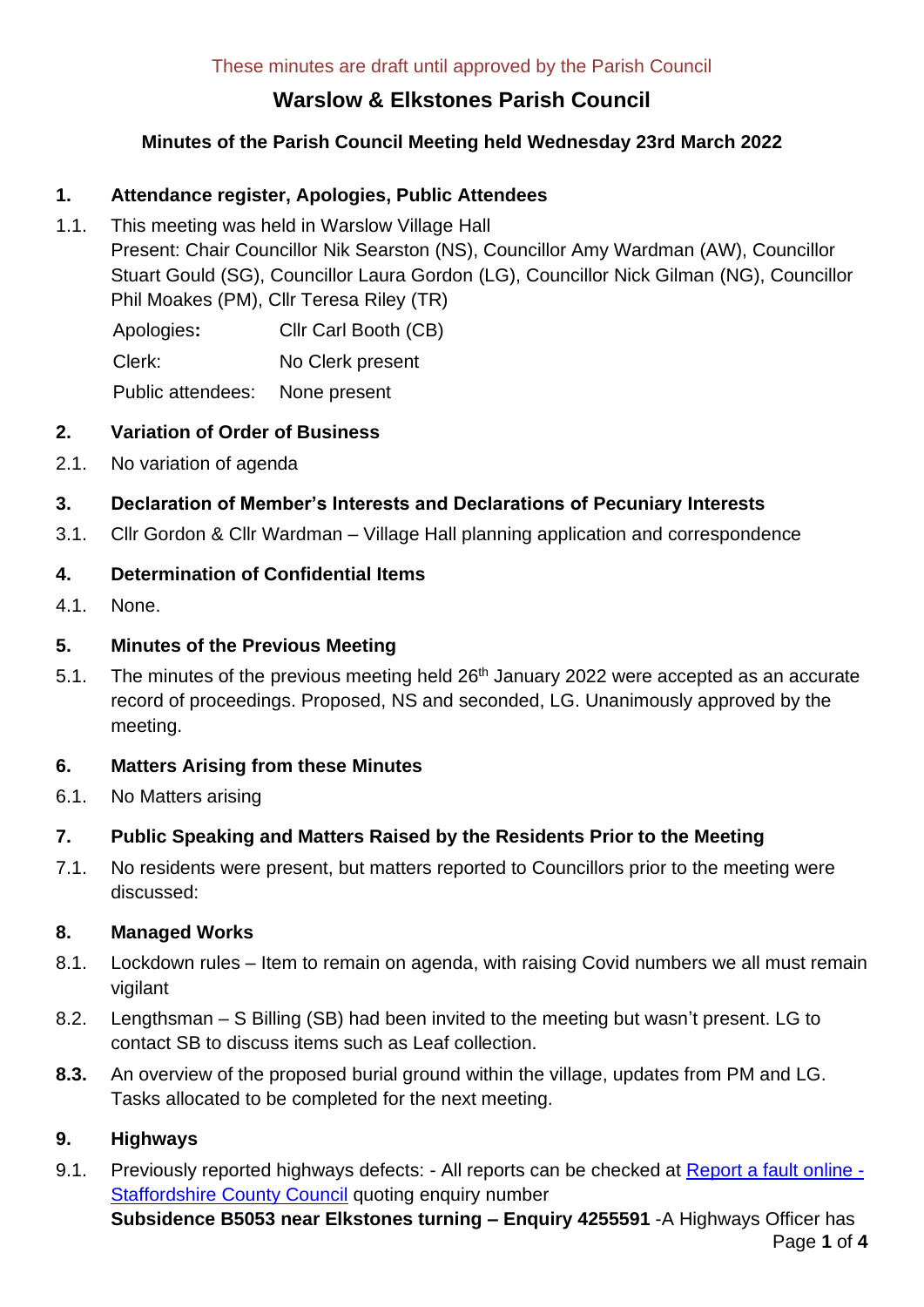## These minutes are draft until approved by the Parish Council

attended the location that you reported and completed a risk assessment. A works order has been raised and you should have now received an email explaining the priority of the works.

**Give Way sign at end Stoneyfold Lane – Enquiry 4255592** –A highways inspector has now assessed the site you reported and arranged a non-urgent works instruction.

**Poor standard of repairs School Lane – Enquiry 4255593** Waiting for inspector to visit site

**Water running across B5053 adjacent to Shayside - Enquiry 4226798** – A highways officer has attended the location and completed a risk assessment. A works order has been raised and prioritised accordingly.

**Cattle grid on Leek Road from Warslow Enquiry 4256183 -** A highways officer has attended the location and completed a risk assessment. A works order has been raised and prioritised accordingly.

**Blocked grids in Elkstones – 4268360 -** A highways officer has attended the location and completed a risk assessment. A works order has been raised and prioritised accordingly.

**Blocked grids causing water running down the dale towards Ecton – 4268366 -** A highways officer has attended the location and completed a risk assessment. A works order has been raised and prioritised accordingly.

**Damaged grid outside Village Hall -4268364 -** A highways officer has attended the location and completed a risk assessment. A works order has been raised and prioritised accordingly.

**Fence rails damaged on outskirts of Elkstones – 4268359 -** A highways officer has attended the location and completed a risk assessment. A works order has been raised and prioritised accordingly.

**Cattle Grid on Stoneyfold Lane damaged – 4268362 -** A highways officer has attended the location and completed a risk assessment. A works order has been raised and prioritised accordingly.

9.8 NS to raise the following defects with SMDC Highways:

Blocked ditches / gulley's Cowlow Lane – 4276365

Damage to Cowlow Lane / damage to edges and potholes – 4276363

Pothole Elkstones road - 4276362

## **10. Policies & Procedures**

10.1. None for review at present, all policies to be reviewed at May 2022 meeting and uploaded to website

## **11. Planning**

- 11.1. Parish Councillors were aware prior to the meeting of applications currently registered on the Peak Park Planning Portal and had the opportunity to review the details online
- 11.2. NP/SM/0222/0269 Village Hall, Warslow No objections
- 11.3. Hobcroft Cottage Granted
- 11.4. Greyhound Micro Brewery Granted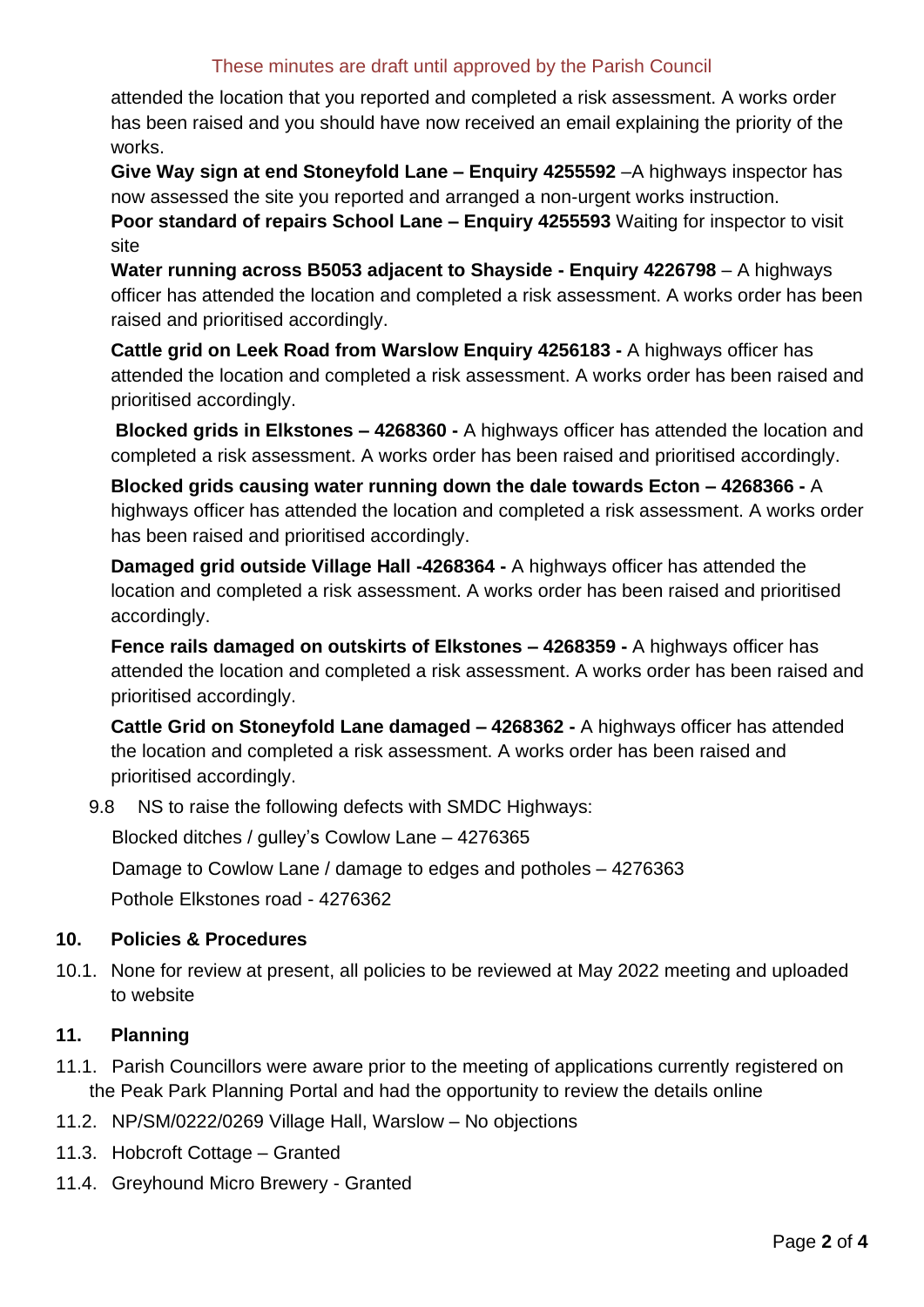#### **12. Chairperson's Announcements**

- 12.1. Welcome Councillor Nick Gilman
- 12.2. Position of Vice Chairman remains unfilled and will be revisited at Annual Meeting
- 12.3. Parish Clerk vacancy Advert to be placed in the Village and Community Magazine again and to be shared on Staffordshire Parish Council Associations website and Newsletter. Councillors asked for any suggestions of where to advertise or any potential candidates
- 12.4. Warslow and Elkstones Website PM updating Website, will refresh with images and contents. Minutes and agendas to be posted.
- 12.5. Warslow notice board is updated with minutes, ensure that Elkstones notice board is also updated
- 12.6. Payroll and Accounting NS has spoken with DM Payroll Services Ltd regarding finalising Stephen Mansfield's salary, final payments to be made. NS also spoke with HMRC for the outstanding tax to be paid
- 12.7. NS created Account spreadsheet and circulated to all Councillors prior to meeting for review
- 12.8. PM to circulate to Councillors a copy of Asset list for Parish Council
- 12.9. Queens Jubilee Celebrations Village Hall holding afternoon tea, LG to investigate what other associations are doing and report back. TG confirmed street parties in Longnor and Sheen
- 12.10. Parish Council received an extremely kind offer to donate a new Parish Notice Board for Elkstones, LG to follow up and investigate options

#### **13. Updates from the Clerk**

13.1. Clerk was not present at the meeting.

#### **14. Finance**

- 14.1. Bank balance noted from February statement to be £7001.24
- 14.2. The Parish Councillors reviewed the liabilities and cheque payments: -

| Date         | Cheque No | Payee                       | Item                   | Amount  |
|--------------|-----------|-----------------------------|------------------------|---------|
| 23/03/22 690 |           | <b>HMRC</b>                 | Tax                    | £83.20  |
| 23/03/22 693 |           | <b>SPCA</b>                 | Subscription           | £132.10 |
| 23/03/22 694 |           | <b>PPPF</b>                 | Subscription           | £12.00  |
| 23/03/22 695 |           | S Mansfield                 | Payroll                | £608.27 |
| 23/03/22 696 |           | <b>SPCA</b>                 | Training               | £40.00  |
| 24/03/22 697 |           | Stationery                  | Stationery             | £31.78  |
| 24/03/22 698 |           | <b>Warslow Village Hall</b> | Insurance contribution | £755.46 |
|              |           |                             |                        |         |
|              |           |                             |                        |         |

14.3. NS to contact NatWest to update signatories for new Councillors and remove one's who have left. Request copies of missing statements.